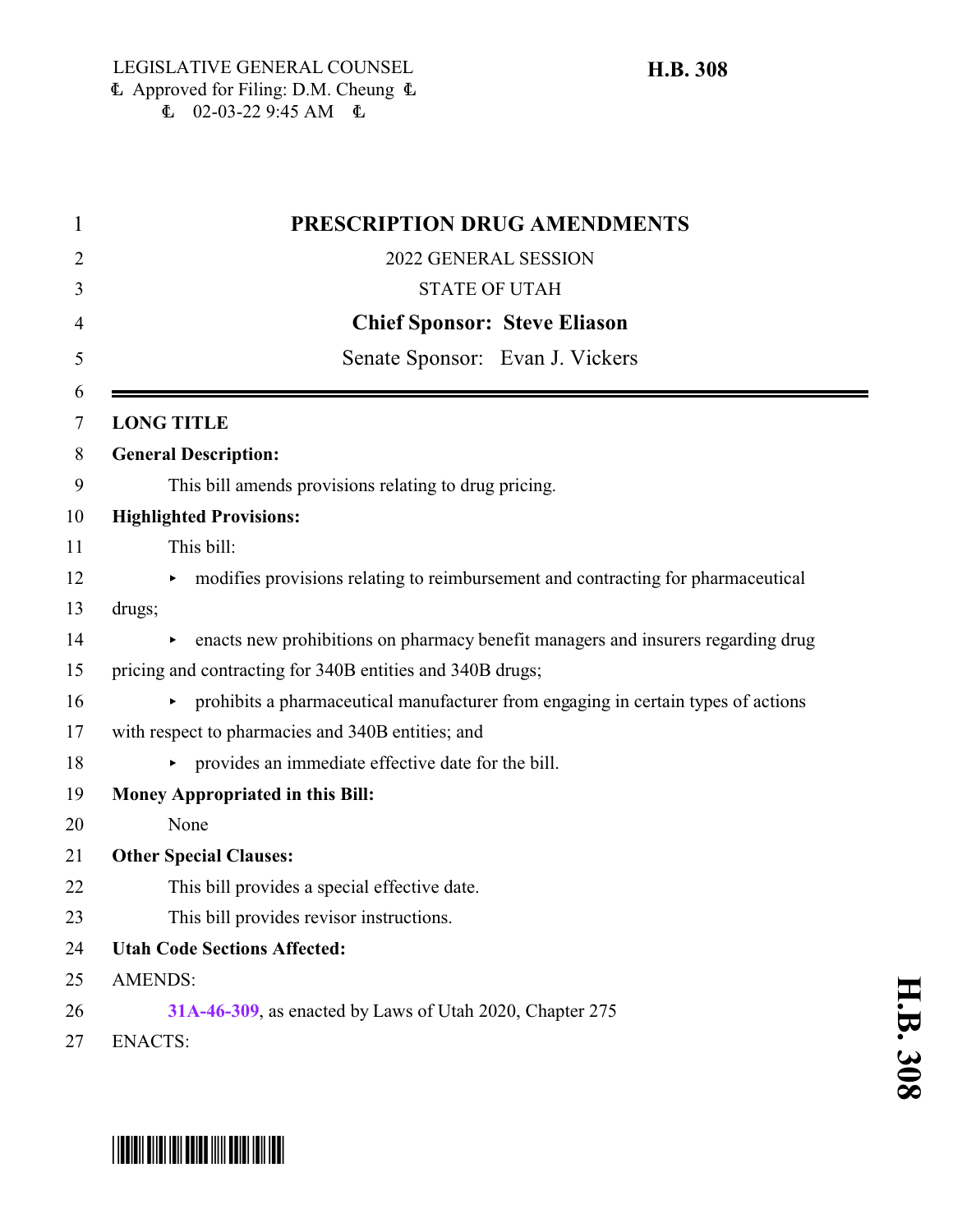<span id="page-1-0"></span>

| 31A-46-311, Utah Code Annotated 1953                                                                                |
|---------------------------------------------------------------------------------------------------------------------|
| <b>Utah Code Sections Affected by Revisor Instructions:</b>                                                         |
| 31A-46-309, as enacted by Laws of Utah 2020, Chapter 275                                                            |
| Be it enacted by the Legislature of the state of Utah:                                                              |
| Section 1. Section 31A-46-309 is amended to read:                                                                   |
| 31A-46-309. Reimbursement -- Prohibitions.                                                                          |
| (1) This section applies to a contract that is entered into, amended, or renewed on or                              |
| after [January 1, 2021] the effective date of this bill, between a pharmacy and a pharmacy                          |
| benefit manager [and a pharmacy] or an insurer.                                                                     |
| (2) A pharmacy benefit manager or an insurer may not vary the amount it reimburses a                                |
| pharmacy for a drug on the basis of whether:                                                                        |
| (a) the drug is a $340B$ drug; or                                                                                   |
| (b) the pharmacy is a 340B entity.                                                                                  |
| (3) Subsection (2) does not apply to a drug reimbursed, directly or indirectly, by the                              |
| Medicaid program.                                                                                                   |
| (4) A pharmacy benefit manager or an insurer may not:                                                               |
| (a) on the basis that a 340B entity participates, directly or indirectly, in the 340B drug                          |
| discount program:                                                                                                   |
| (i) refuse to contract with the 340B entity;                                                                        |
| $\left[\frac{f(t)}{f(t)}\right]$ (ii) assess a fee, charge-back, or other adjustment on the 340B entity;            |
| $[\overrightarrow{tii}]$ (iii) restrict access to the pharmacy benefit manager's pharmacy network;                  |
| $[\text{(iii)}]$ (iv) require the 340B entity to enter into a contract with a specific pharmacy to                  |
| participate in the pharmacy benefit manager's pharmacy network;                                                     |
| $[\overrightarrow{tv}]$ (v) create a restriction or an additional charge on a patient who chooses to                |
| receive drugs from a 340B entity; $[\sigma r]$                                                                      |
| (vi) modify a copayment or other cost-sharing requirement of a patient of the 340B                                  |
| entity; or                                                                                                          |
| $[\forall \vec{v}]$ (vii) create any additional requirements or restrictions on the 340B entity; $[\sigma \vec{r}]$ |
| (b) require a claim for a drug to include a modifier to indicate that the drug is a 340B                            |
| drug unless the claim is for payment, directly or indirectly, by the Medicaid program[-];                           |